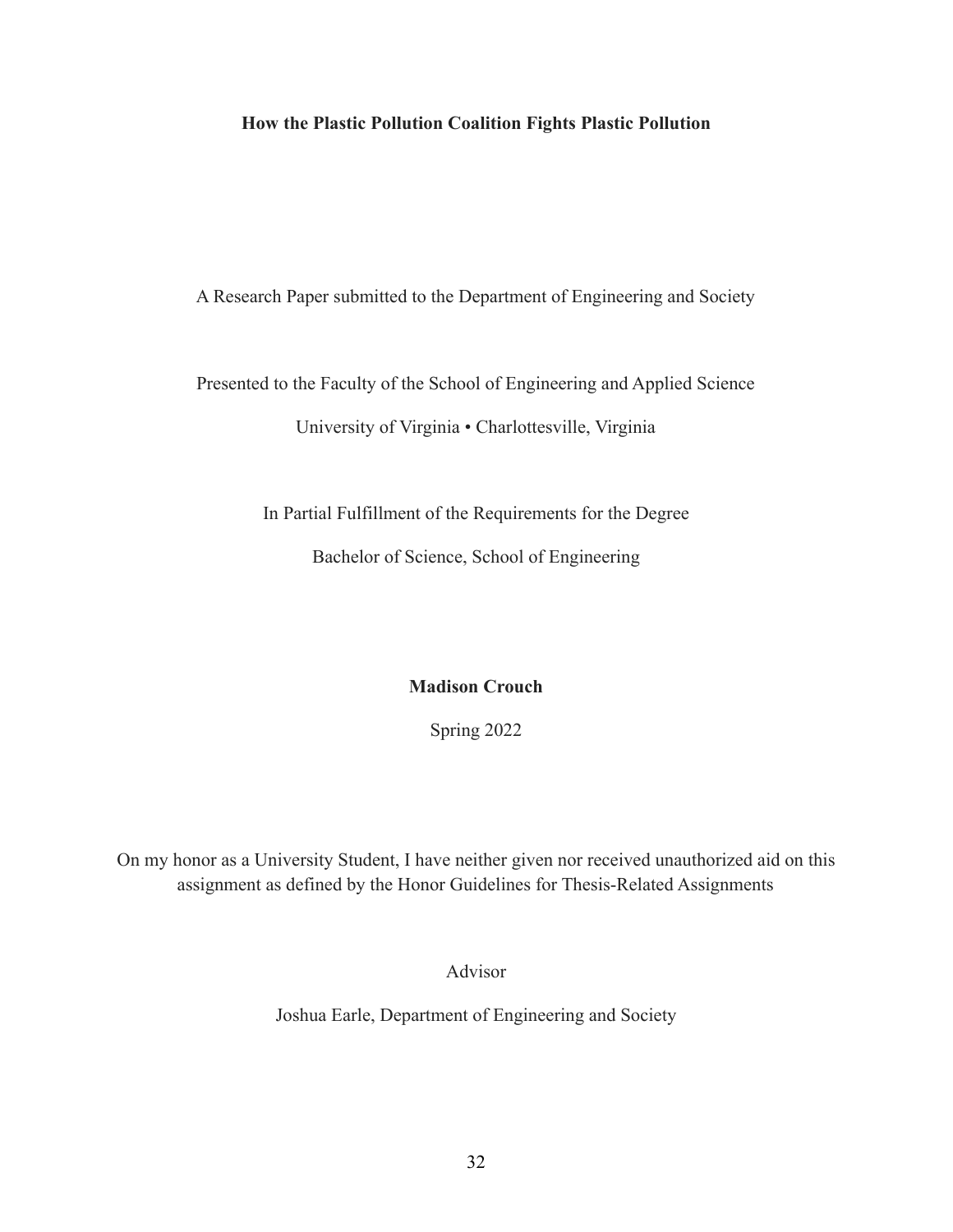# **Introduction and Methods**

Waste creates many of today's environmental, health, and economic problems. Humans create enormous amounts of trash, both personally and on an industrial scale. Globally, more than 0.74 kilograms of waste per capita is produced daily. In 2016, 2.22 billion tons of waste were made, almost 1000 times more than in 1950, with expected growth to 3.75 billion tons in 2050 with a business as usual approach. Waste from low-income countries is expected to triple by 2050, and is growing fastest in Sub-Saharan Africa, South Asia, and the Middle East. Most of this waste is not disposed of properly, leading to significant environmental and health problems. Globally, only about 19 percent of waste is recycled or composted, 11 percent is incinerated, and 70 percent is openly dumped or landfilled (Kaza et al., 2018). This waste kills wildlife, emits greenhouse gasses into the atmosphere, and endangers human health (Joyner & Frew, 1999). Thus, there is a need to address the waste problem before it gets even worse.

One of the most harmful forms of waste currently produced by humans is plastic. Plastic pollution harms humans, animals, and the environment. It kills marine life, leeches harmful chemicals into waterways and soil, and emits greenhouse gasses (Joyner & Frew, 1999). At least 8 million tons of plastic end up in our oceans every year, and plastic makes up 80 percent of all marine debris (Thevenon et al., 2014). In waterways, only some of the plastic waste can be captured and the rest goes on to kill wildlife and cause pollution (Schmaltz et al., 2020). Plastic waste includes microplastics (fragments less than 5 mm long, typically from cosmetics, clothing, and industrial processes), and macroplastics (larger objects, such as shopping bags or plastic bottles). Both of these types of plastics are extremely harmful. According to the Pew Charitable Trusts (2020), in 2016, microplastics accounted for 1.3 million metric tons of plastic pollution entering oceans. Microplastics can be a vector for water borne pollutants, including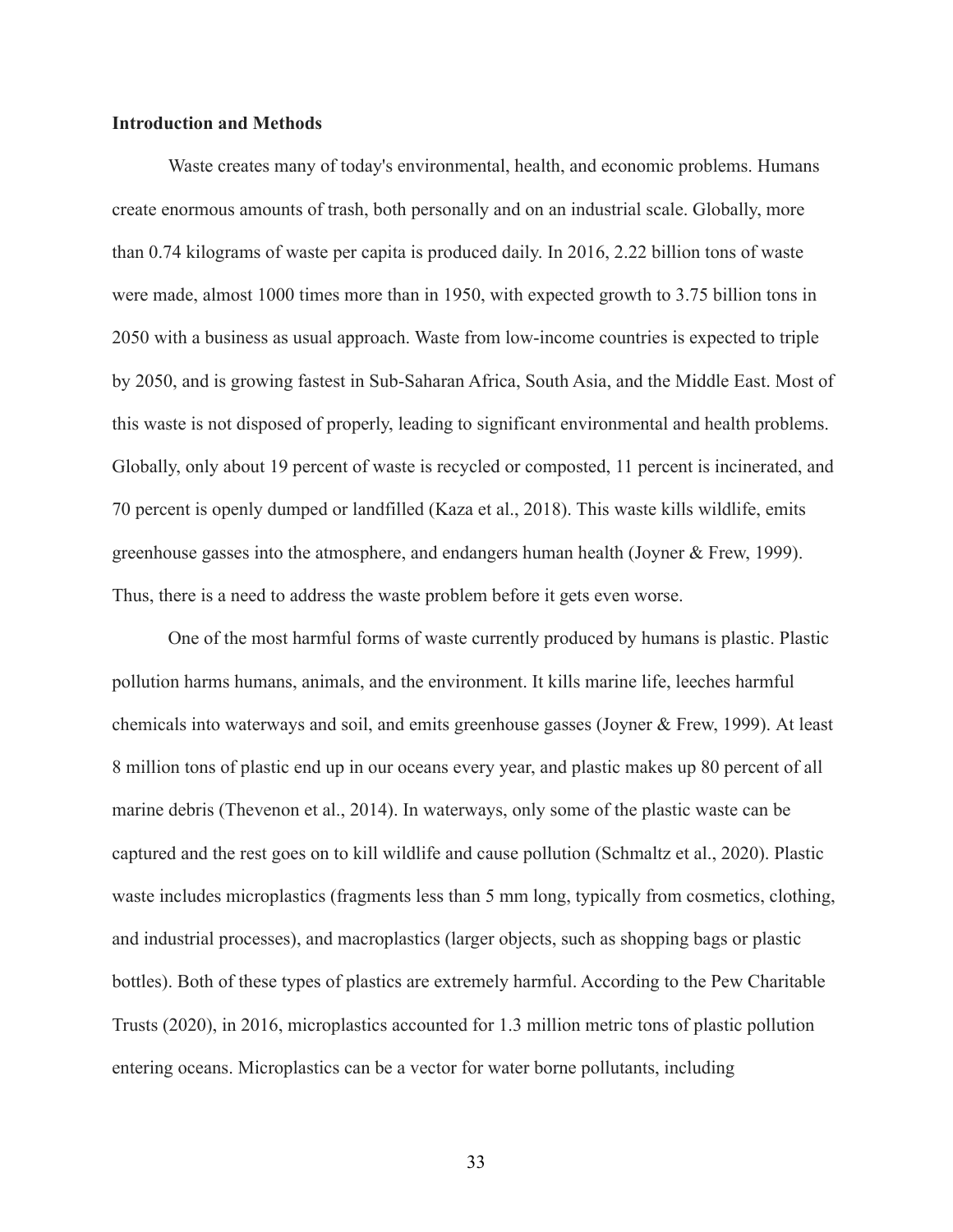polychlorinated biphenyls (PCBs), which can cause cancer, mutations, or birth defects (Thevenon et al., 2014). Over 200 marine species get entangled in or ingest toxic plastic debris, which can cause significant harm or even kill them (Li et al., 2018). When humans eat these animals, they also consume the toxic plastic. Macroplastics make up the bulk of plastic pollution in rivers, adversely affect the river habitat, and can increase flood risk (Al-Zawaidah, 2021). Plastic pollution can also cause serious economic impacts. Plastic debris can impair fishing and tourism; cleanup can be time consuming and expensive (Thevenon et al., 2014). According to the UN, \$13 billion is lost per year from plastic pollution (Raynaud et al., 2014). Clearly, plastic is a very dangerous problem that we need to fix before it gets any worse.

There are many advocacy groups in this area who are working to reduce the problem of plastic pollution. These groups have many different approaches and tools that they use to move towards this goal. In order to learn more about effective strategies, researchers have investigated how advocacies promote their environmental agendas. For instance, Hall and Taplin (2019) found that climate campaigners in California took advantage of the state's competition for economic growth, environmental awareness in some communities, history of progressive legislation, and public trust of nonprofits (Hall and Taplin, 2019). In another study, Koebele (2020), found that coalitions that unite diverse groups of people are effective. Kuppuswamy (2020) found that used in combination with conventional media, social media can boost environmental awareness. These are some of the many different techniques that environmental advocacies can use to promote their agendas.

Within the area of plastic pollution, there are many interested parties, with a variety of agendas. The Plastic Pollution Coalition is a global alliance of 1,200 organizations, businesses, and advocates in 75 countries working to diminish plastic pollution (PPC, 2021). The PPC and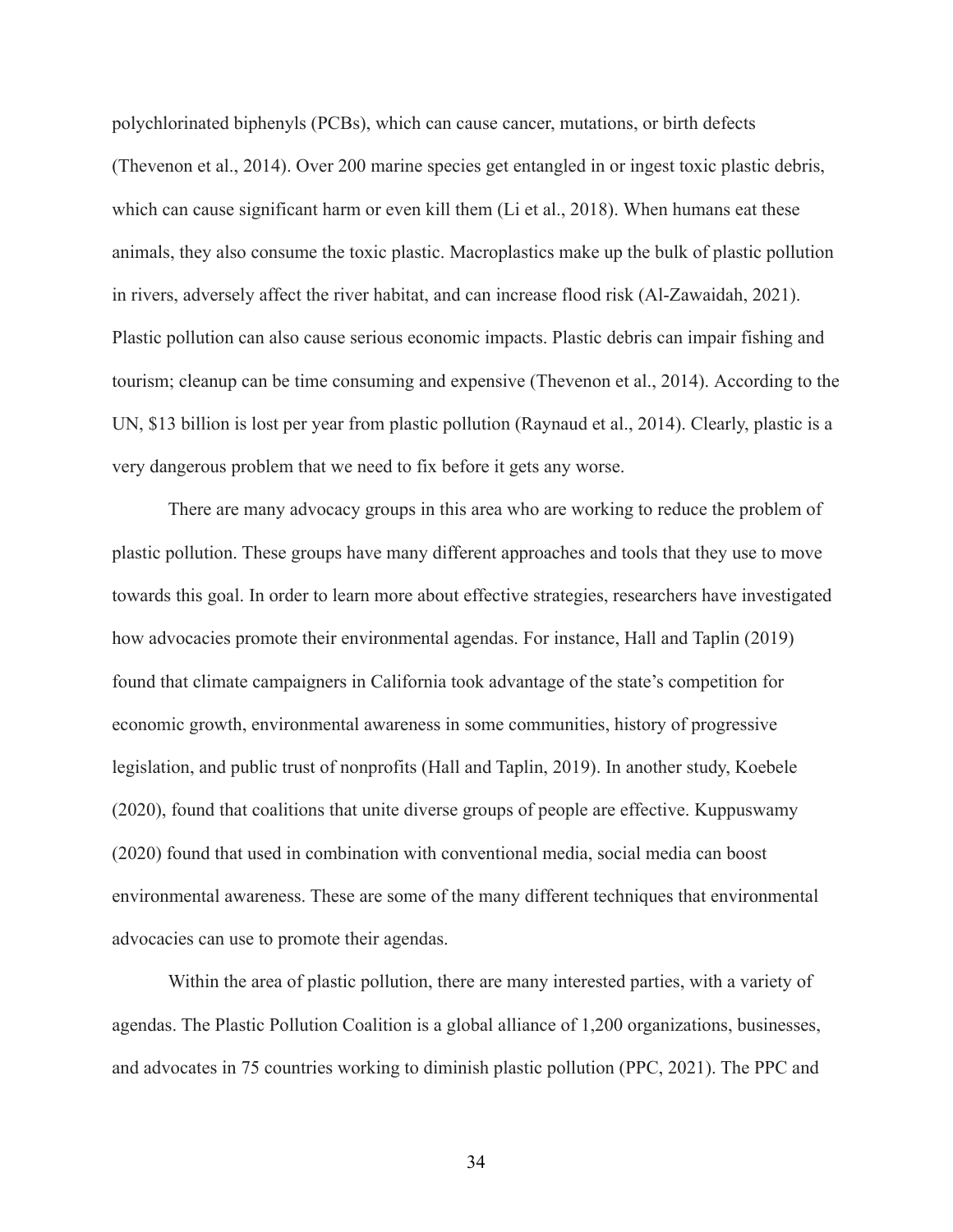other participants sponsor research (Vered & Sheknar, 2021). The Plastics Industry Association represents plastics manufacturers, defending the business interests of its member companies (PIA, 2017). Waste management companies, such as Waste Management or Republic Services, are in the business of waste disposal, including the disposal of plastic products (Waste Management, 2021). According to Principles for Responsible Investment, a UN-affiliated network representing investors committed to more sustainable economies, waste management companies influence waste disposal policies (PRI, 2021). All of these organizations have a financial or social stake in the issue of plastic waste, with some profiting from it directly and others fighting against it. In this paper, I will be looking at the Plastic Pollution Coalition and their role in the waste dilema.

In the face of overwhelming plastic pollution, it is important for the organizations fighting this pollution to have effective, well researched and tested strategies. They need to be able to get their message across effectively, raise money to be able to implement programs, and recruit people who care about the issue to their cause. Therefore I will be looking at the Plastic Pollution Coalition, one such organization working to reduce plastic pollution, and their main techniques used to achieve their end goal. I will identify these techniques and evaluate their effectiveness within the PPC and as shown by other research. To achieve this goal, I will be using research articles and books on the subject of waste, as well as those on important techniques in social and environmental movements. This paper will answer the question of how the PPC achieves its goals of fighting plastic pollution.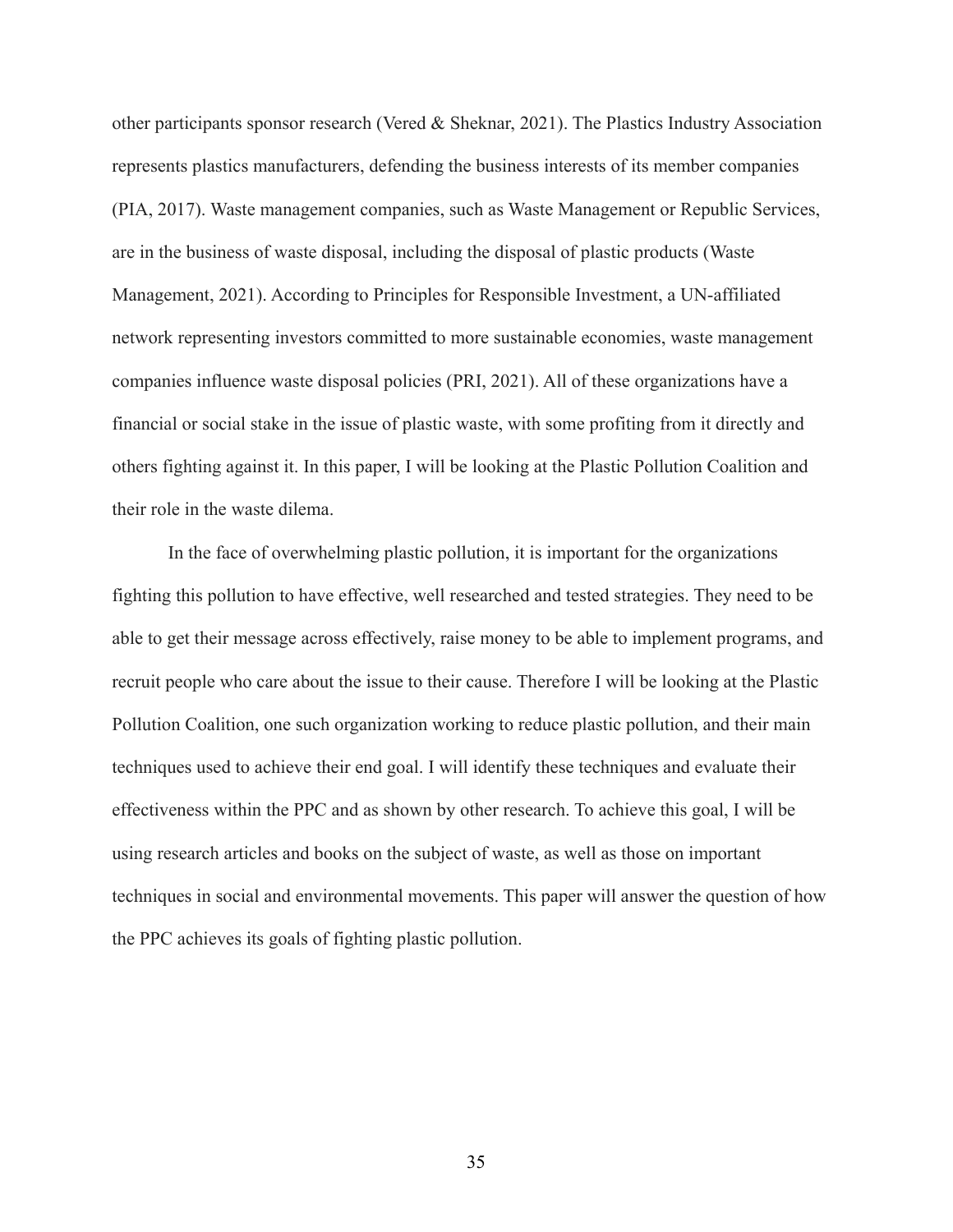# **Results and Analysis**

The techniques that I will be evaluating are uniting diverse groups of people, utilizing social media, and giving people easy ways to make small changes. These specific methods are all highlighted on the PPC's website and do not represent all of what the PPC does. However, they are all distinct, fairly well supported and researched techniques and they cover a large spectrum of what the PPC does. In the sections below, I will evaluate how each technique is used by the PPC, as well as providing research on the effectiveness of each in a broader context.

# **Creating a Diverse Coalition**

The first technique is bringing together a diverse group of participants who all care about the issue of plastic pollution. These groups come to the PPC with different viewpoints, resources, and networks that can be combined to advance the PPC's agenda of reducing plastic waste. As the name suggests, the Plastic Pollution Coalition has built a coalition of more than 1,200 organizations, businesses, and individuals from 75 countries all with the same goal: "... a more just, equitable world free of plastic pollution and its toxic impact on humans, animals, waterways, oceans, and the environment" (PPC, 2021). In combining all of these people and organizations, they hope to be able to make more impactful change in the plastic pollution arena. As the PPC says on their website, they envision a world in which "Individuals embody zero-waste values and have reduced the use of single use plastic…NGOs work together to drive demand for system solutions…" and "Governments and Businesses enforce regulations, legislation, and practices of a circular economy" (PPC, 2022). They believe that we can only reduce our plastic waste by working together as individuals and organizations towards our common goal.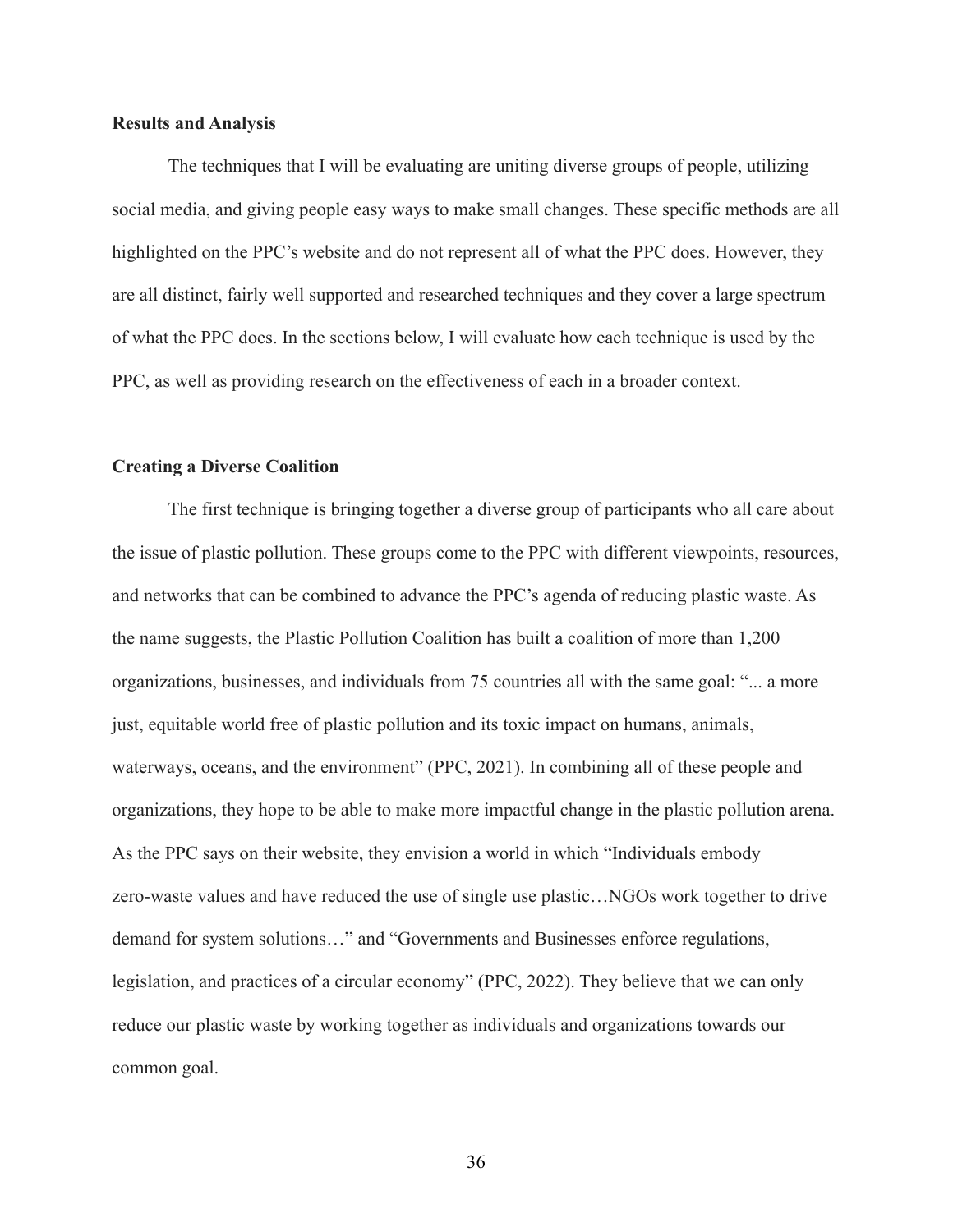This type of coalition building is becoming more common among various change minded individuals and organizations. Many communities form coalitions to effect change, whether they are focused on housing inequality, healthcare, environmental justice, or other important social and environmental issues. According to one study, "Numerous communities have used coalitions to mobilize their resources to successfully solve the emerging problems they are facing." (Wolff, 2001). Wolff goes on to say that the most effective coalitions are "holistic and comprehensive" , "flexible and responsive", and "build a sense of community". The PPC applies these techniques to their own work by bringing together a wide range of perspectives to build a community around the issue of plastic pollution. This community works together to address new and varied problems that arise within their area. Another important strategy for effective coalition building and changemaking is to "Establish and Maintain Key Relationships" (McKay and Hewlett, 2009). As McKay and Hewlett highlight in their findings about grassroots coalition building, particularly in the healthcare field, "The coalition should be inclusionary not exclusionary, continuously building strength through membership diversity". Many different viewpoints are important to seeing all sides of the issue and being able to make the most well informed decisions that will create the most change. This idea is further supported by Gawerc, who reviewed literature on diverse alliances and how they can be used to create real change. As she points out, "...diverse alliances may make a larger and broader-based mobilization possible due to their varied networks, which can heighten visibility for their cause, confer additional legitimacy, and intensify pressure on the target" (Gawerc, 2021). Clearly the PPC has realized the power that comes from combining groups of diverse people and organizations, all with different perspectives and means, in order to form a coalition that will enact meaningful change in reducing plastic pollution.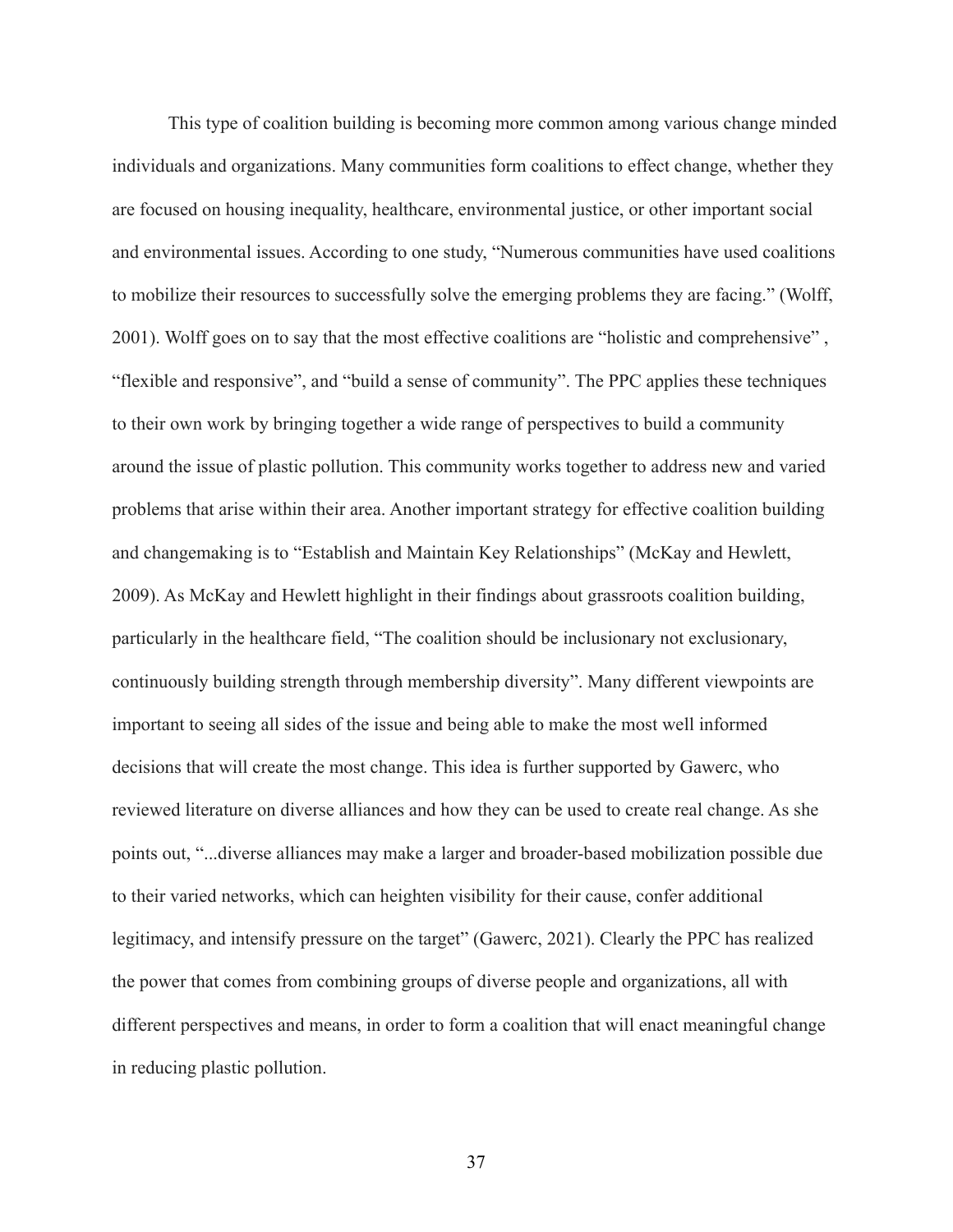# **Social Media**

The next technique I will investigate is using social media to educate people on plastic pollution and spread the PPC's message to a large group of people. By spreading this message, there is the hope that it will inspire them to make changes in their own lives, contribute to the PPC with time or money, and teach others about the things they learn. The PPC provides lots of helpful information on their website and their social media. On their website, they have sustainable living guides, webinars, and easy to read graphics detailing the problem with plastic. On their social media, primarily Instagram and Twitter, they post small, easy to digest graphics and videos about plastic and its effects on people and the planet. They also have one hundred and thirty nine thousand Instagram followers and sixty thousand Twitter followers, so they are reaching a large audience from their social media. Social media is very popular in the modern world, as it makes it simple to provide small amounts of easy to understand information to a large audience. In the next paragraph I will be evaluating the effectiveness of this strategy.

Social media is becoming very popular as a vehicle for activism, with the ability to reach large numbers of people very quickly and easily and to convey important information about issues that need attention. One such example of the significant role social media can play in activism is in Malaysia, where social media enabled a social movement that pushed for electoral reform. When researching this social movement, Tye et. al found that social media was used in "...empowering citizens by enabling them to facilitate and coordinate collective action towards producing change in their community" (Tye et. al, 2018). In another instance, Spanish youth were studied to figure out how digitization and hyperconnectivity can lead to activism. According to the study, "Since digital resources are widely available to young people, they serve as an ideal and accessible platform to share opinions and commit to causes without formally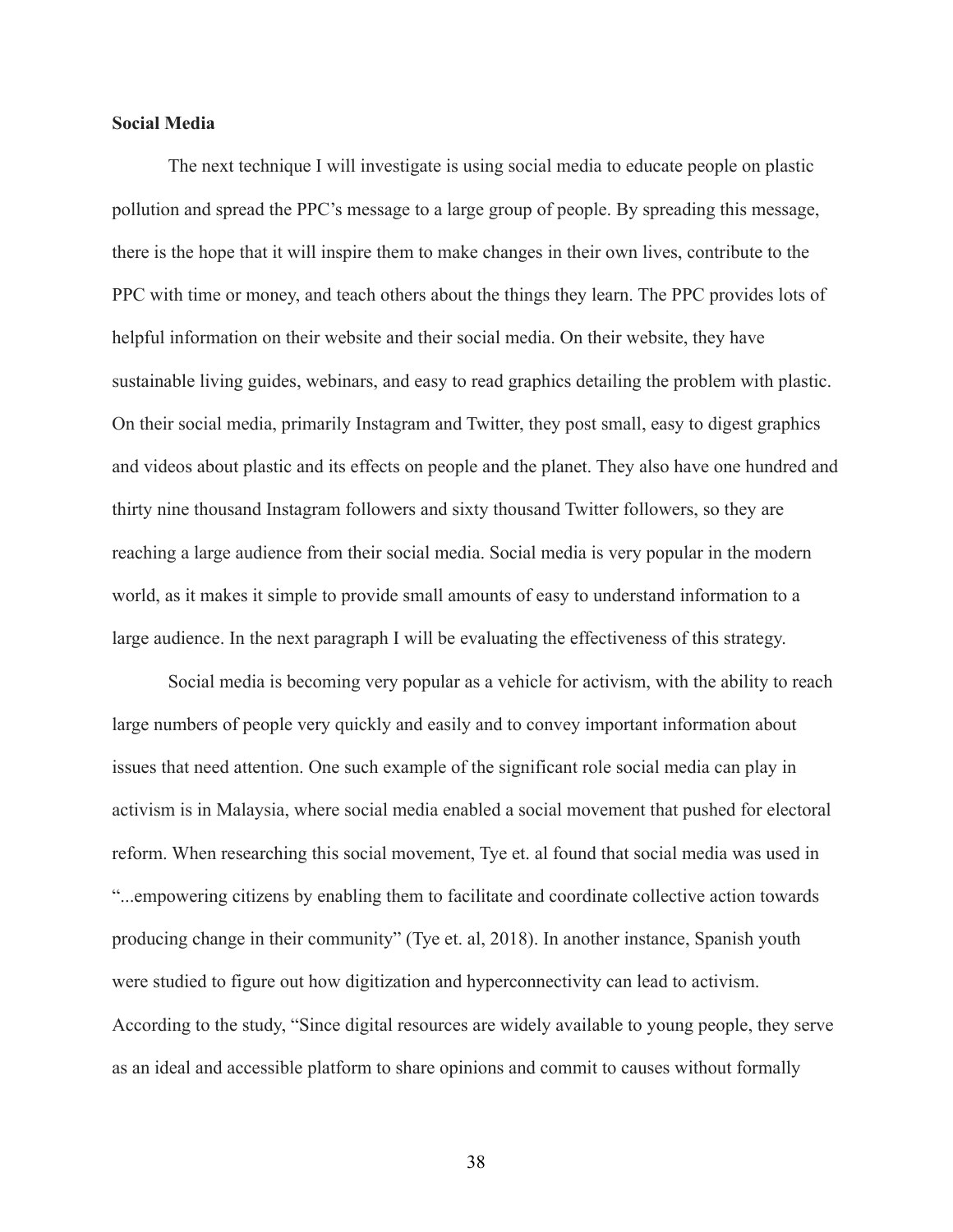joining an organization" (Cortes-Ramos et. al, 2021). They conclude that social media and virtual platforms have a lot of potential to turn "an informal mode of communication into an effective vehicle for social transformation" (Cortes-Ramos et. al, 2021). In determining why social media is so useful and important in social movements, there have been many theories. Some argue that social media platforms enhance the reach of protest related information (Rosa, 2014), others have focused on the use of Internet platforms to disseminate information internationally (Castells, 2010), while others think that the ability for creativity and innovation has allowed for more public engagement (Earl, 2010). All of these explanations seem to work together to say that social media can be a powerful tool for change when handled correctly, and the PPC is utilizing this tool to create change in their area.

#### **Small Actions to Inspire Activism**

The final technique that the PPC uses to achieve their agenda is providing small and easy to do actions to members and nonmembers alike. For example, on their website there is a page called Take Action, in which people are able to sign petitions targeting government officials or businesses asking them to stop using plastic packaging, using fossil fuels, and to provide sustainable options to consumers. With one click, people are able to make their voices heard and feel good about making a difference, no matter how small. This serves a dual purpose of hopefully encouraging political leaders and businesses to be more sustainable, and allows people to feel invested in the PPC's campaigns and mission. It will also hopefully encourage them to participate more in anti-plastic pollution movements. The PPC also has a pledge that anyone can sign that says they will follow the 4 R's: Refuse, Reduce, Reuse, and Recycle. This in turn will result in less plastic use, as the act of signing the petition will hold the signer accountable for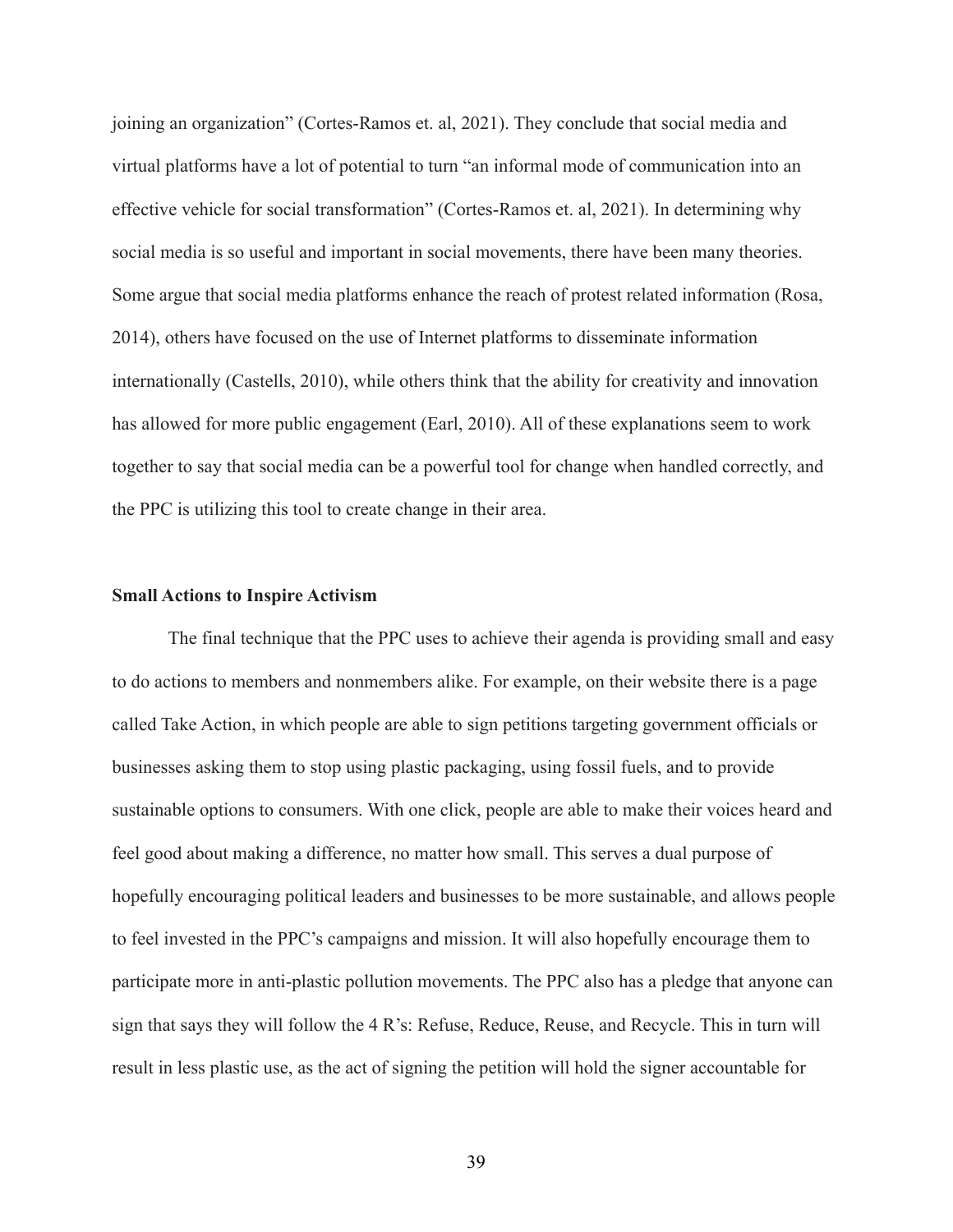their waste, even to a small extent. By completing one or both of these actions, the PPC is able to both create small change and draw in an audience of more engaged citizens who feel like a part of the community and want to do more.

Petitions and pledges are fairly common in the activism field, and have been shown to have varying degrees of effectiveness. While researching petition sites like Change.org and their roles within consumer activism, Minocher (2018), found that those who sign petitions are able to "create an activist identity and role for themselves". This finding ties in well with the idea that even the small act of signing a petition causes people to view themselves as activists, and therefore to do more to support the PPC and other efforts against plastic pollution. These petitions were also found to "create a negative brand image to challenge companies into more desirable patterns of behavior" (Minocher, 2018). Therefore the petitions are able to be used for the dual purpose of encouraging companies to use more sustainable practices and creating activists from everyday consumers, both of which will further the PPC's goals. While petitions have had success in creating activists, the effectiveness of pledges on changing behavior is difficult to discern. In one study, the effects of pledges on volunteering rates was studied to determine if it makes a difference. The study found that while "pledges decrease immediate rejection to volunteering requests…pledges are often reneged later, resulting in no overall change in volunteering rates" (Capra et. al, 2022). This study suggests that pledges are not very effective in creating actual change in people's habits. While not much has been found on this topic, the research seems to suggest that while pledges are not very effective, petitions have been shown to create some meaningful change and sense of community. While signing one petition does not make much difference in the overall scope of the problem, the action can make people view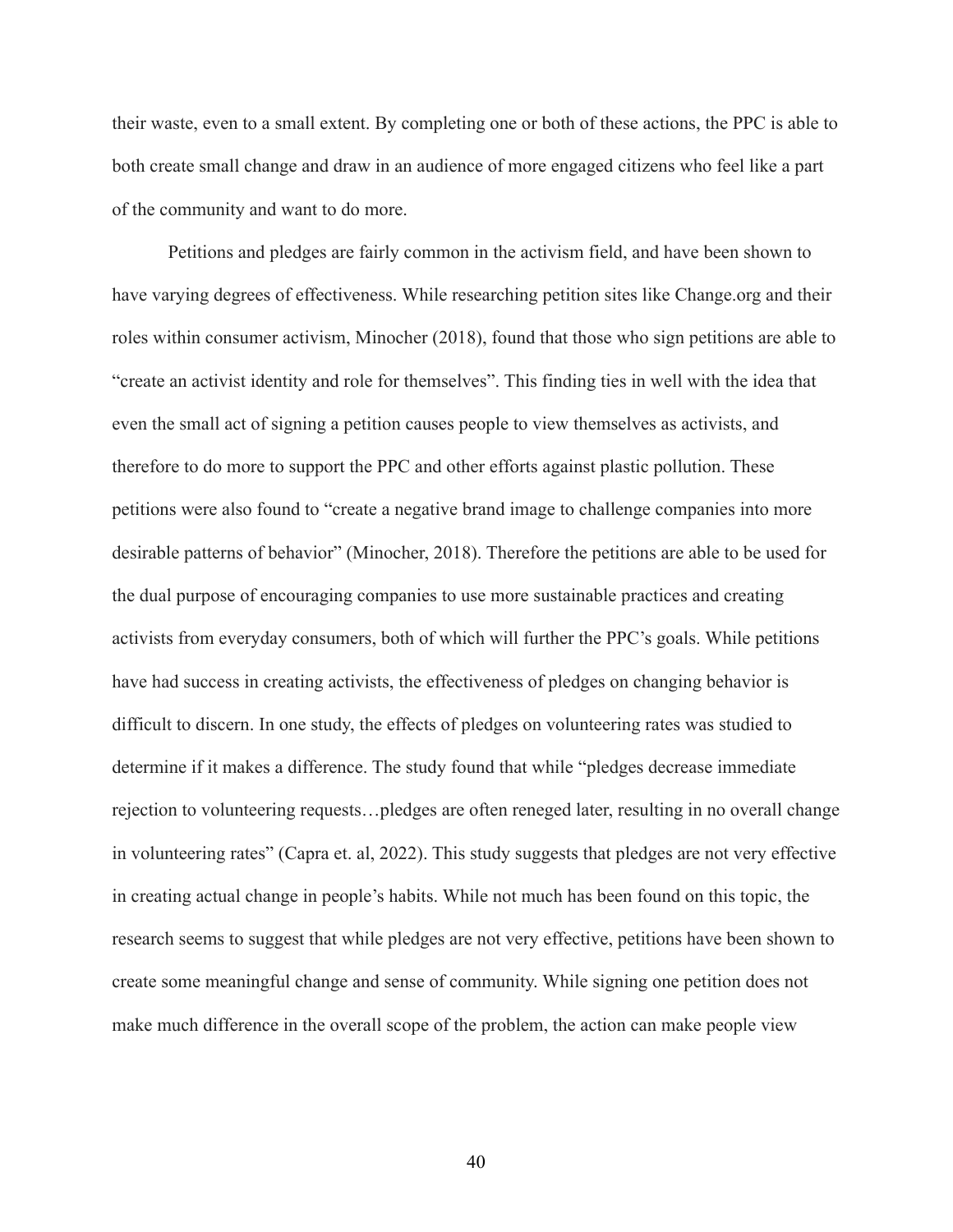themselves more as activists, with more incentive to behave sustainably or join the PPC in the future.

#### **Discussion**

While reviewing and researching the techniques the PPC uses to further its agenda, I discovered them all to be fairly effective. My research suggests that the least effective of all the practices employed by the PPC is the pledge to reduce individual plastic consumption, while the most effective seem to be using social media to amplify their message and creating a diverse coalition. Using these techniques in conjunction with each other allows for the PPC to reach a large audience with diverse backgrounds and perspectives and provide easy access to important information that will lead to more activism in the future.

The PPC has used these techniques on many campaigns, such as the Last Plastic Straw Movement, where they work with their coalition to to "encourage eateries to no longer automatically give plastic straws…educate individuals to refuse plastic straws and spread the "straw free" message…change local regulation to stop this unnecessary plastic pollution" (PPC, 2022). Using their large audience and engaged members, they are working to change the public mindset around plastic and create change in the government and in businesses around the world. They even provide a store in which people can purchase reusable silverware, cups, and bottles, with the funds from their sales going back into the Coalition to fund their plastic fighting efforts. Clearly, the PPC is working hard and making an impact in the plastic pollution area. In 2021, the PPC was awarded the Mother Teresa Memorial Award for their role in "leading a remarkable social movement that seeks to create a world free of plastic pollution" (PPC, 2022). They have been featured on popular news sites and shows such as NBC News and CGTN America, and are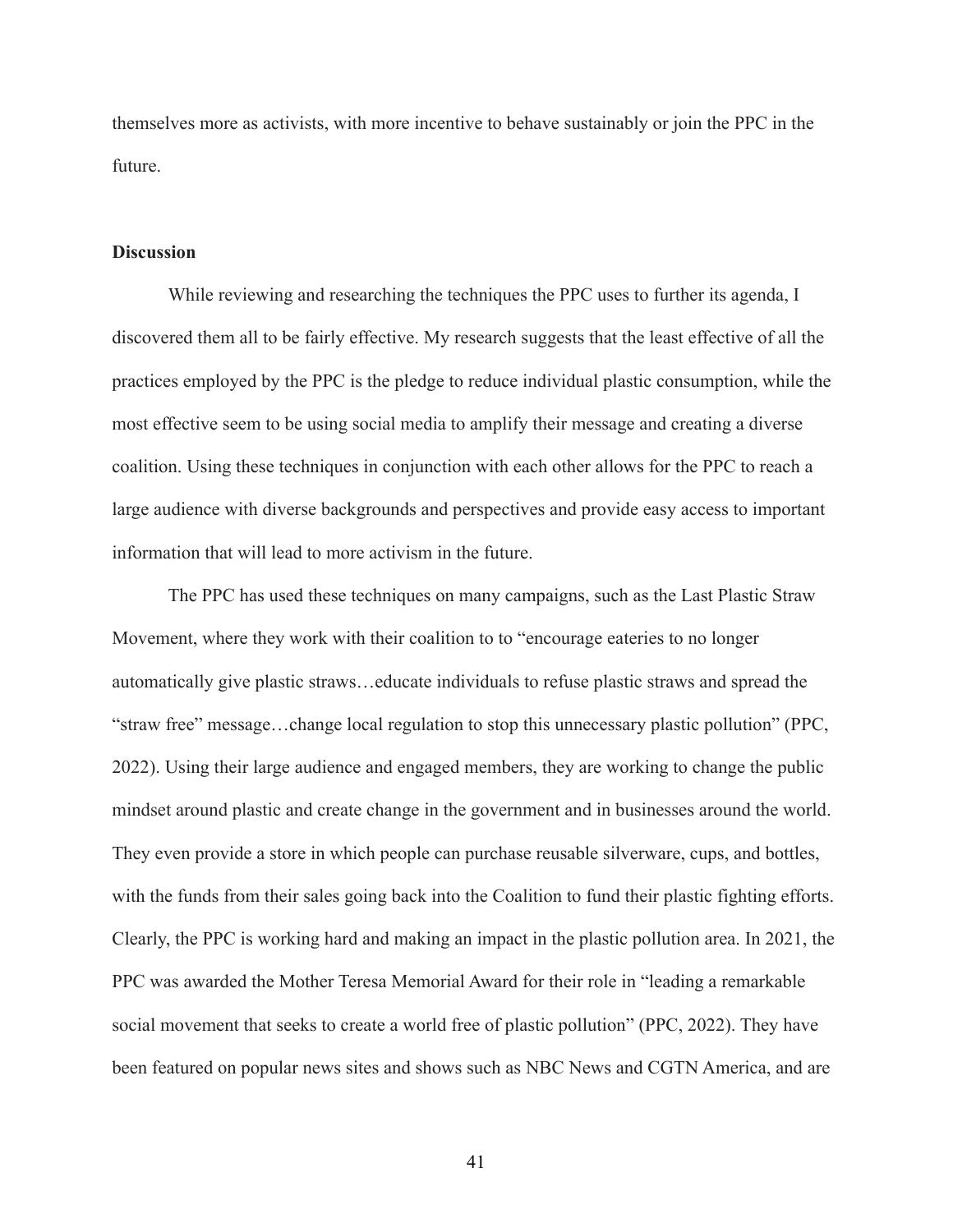working to grow their already large membership base to create even more change. The practices that I have evaluated in the course of this paper have been largely effective and successful in helping the Plastic Pollution Coalition advance their agenda, but there are definitely ways in which the PPC could improve their efforts.

From the course of my research, I have a few recommendations for the PPC to improve their reach and further advance their agenda. First, I think they should do more work to reach out to different groups who might be interested in joining the PPC, such as people in sustainability clubs at universities. This would make their coalition larger and stronger, and provide more views to their mission. While they focus on targeting businesses, NGOs, and governments, growing their individual membership base, especially a young, passionate one like college students, could prove useful in the future. Another suggestion is that they focus more on petitions rather than pledges, as the research points to more success from petitions. Lastly, I think that the PPC should expand their social media presence and provide more resources on their social media instead of their website. Interested people, especially young people, are more likely to go to their Instagram or Twitter versus a website, and providing some of the in depth resources available on the website in an easier to access manner would allow them to spread their information more widely. The PPC has lots of very helpful, detailed, scientifically backed information on their website in the forms of graphics, papers, and webinars but they could be much more useful if this information was provided in more locations where people are likely to come across it. In conclusion, the PPC utilizes a number of effective strategies to gain members and spread their message to reduce plastic pollution. Growing a large coalition, using social media, and providing small actions for people to complete work together to create a large group of informed, passionate people working together to make a more sustainable future for all. While there are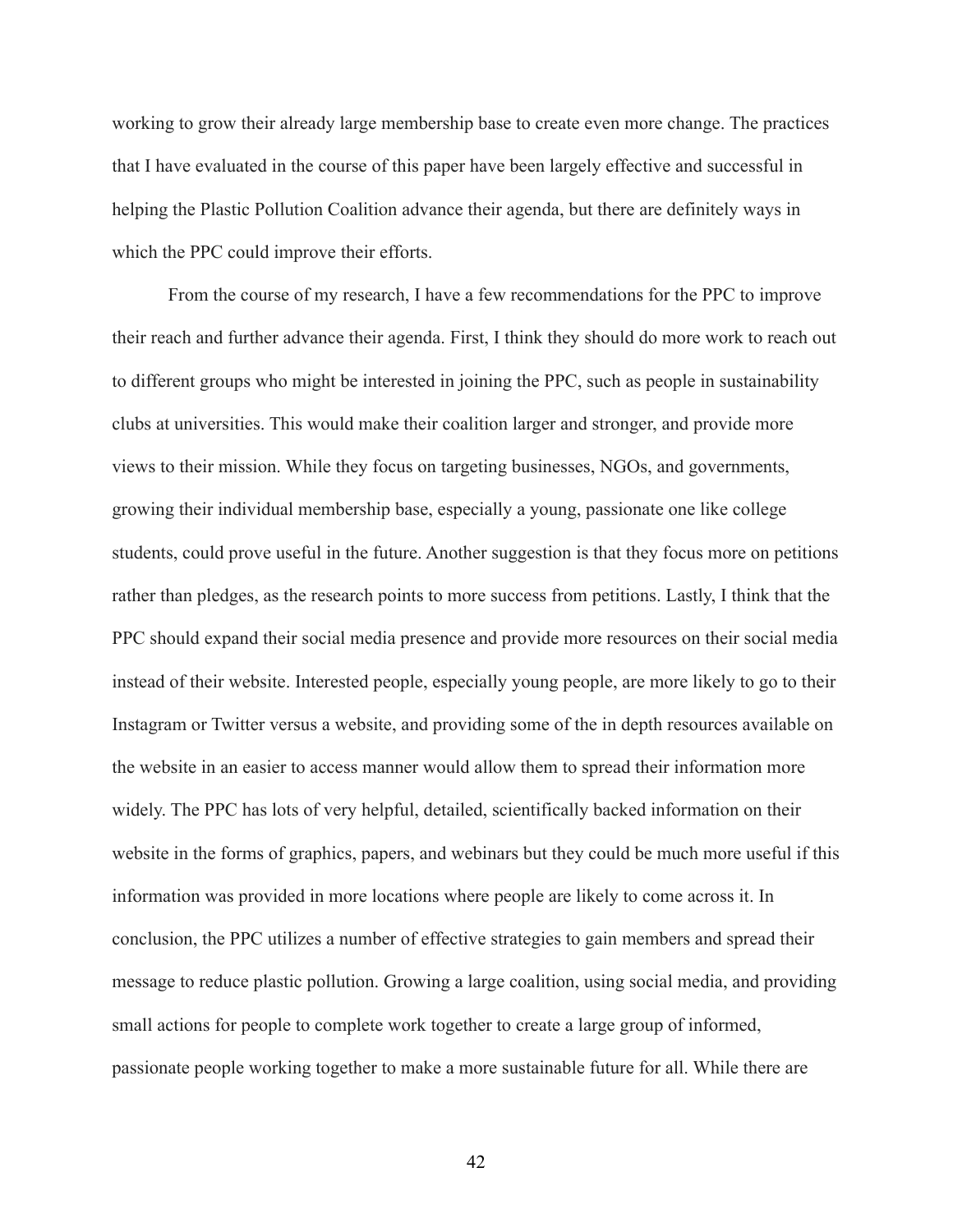certain practices that I feel would be valuable if implemented, the PPC has already done a lot of very important work to reduce plastic pollution and they will hopefully continue to do even more in the future.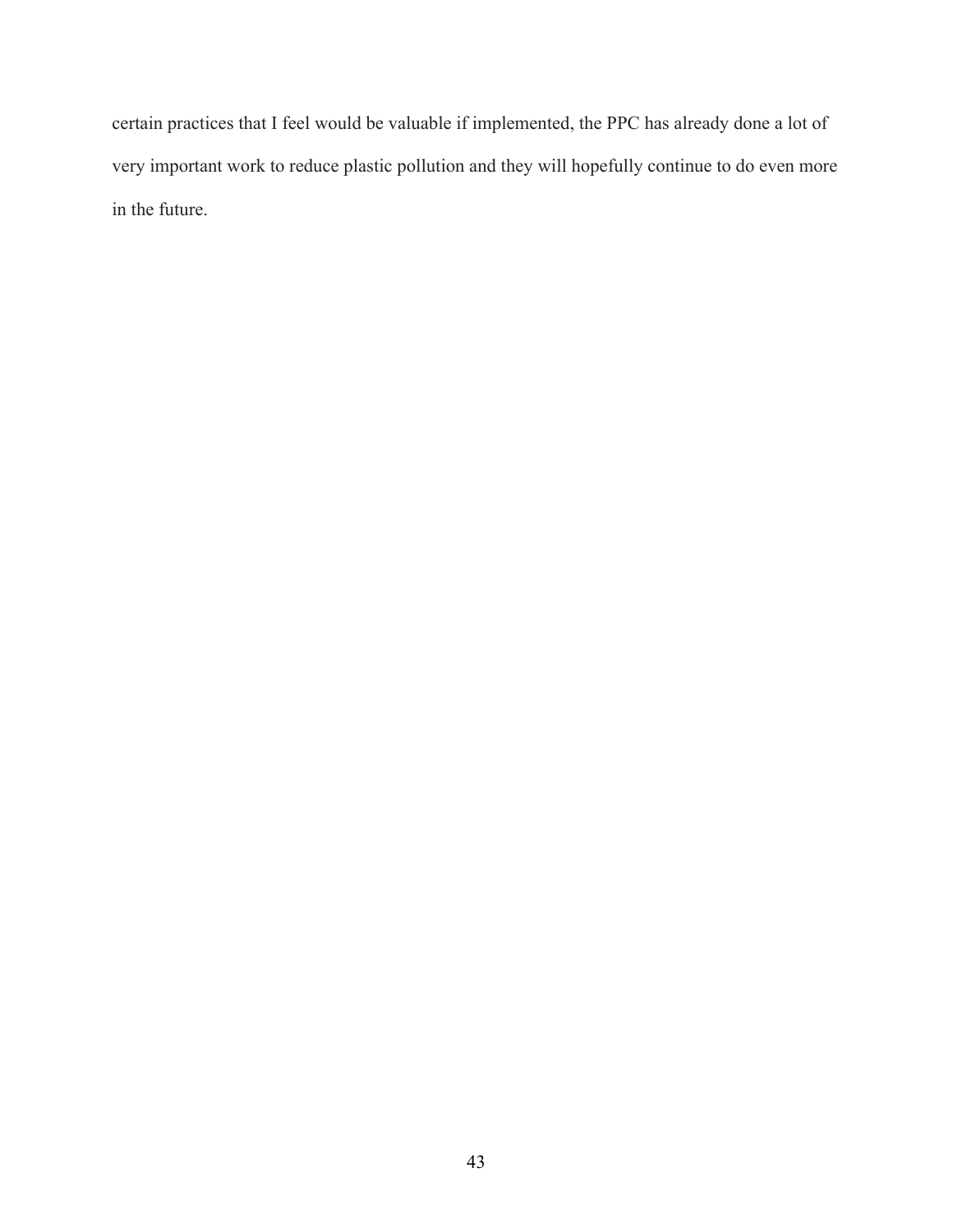#### **References**

- Al-Zawaidah, H., Ravazzolo, D., & Friedrich, H. (2021). Macroplastics in rivers: Present knowledge, issues and challenges. *Environmental Science: Processes & Impacts*, 23(4), 535–552. https://doi.org/10.1039/d0em00517g
- Borowski, E., Chen, Y., & Mahmassani, H. (2020). Social media effects on sustainable mobility opinion diffusion: Model framework and implications for behavior change. *Travel Behaviour and Society*, *19*, 170–183. <https://doi.org/10.1016/j.tbs.2020.01.003>
- Chou, E. Y., Hsu, D. Y., & Hernon, E. (2020). From slacktivism to activism: Improving the commitment power of e-pledges for prosocial causes. *Plos One*, *15*(4), e0231314. <https://doi.org/10.1371/journal.pone.0231314>
- Cortes-Ramos, A., Torrecilla Garcia, J. A., Landa-Blanco, M., Poleo Gutierrez, F. J., & Castilla Mesa, M. T. (2021). Activism and Social Media: Youth Participation and Communication. *Sustainability*, *13*(18), 10485. <https://doi.org/10.3390/su131810485>
- Earl, J. (2010). The dynamics of protest-related diffusion on the web. *Information Communication and Society*, *13*(2), 209–225[.](https://doi.org/10.1080/13691180902934170) <https://doi.org/10.1080/13691180902934170>
- Ermolaeva, P., Ermolaeva, Y., & Basheva, O. (2020). Digital Environmental Activism as the New Form of Environmental Participation. *Sociologiceskoe Obozrenie*, *19*(3), 376–408[.](https://doi.org/10.17323/1728-192x-2020-3-376-408) <https://doi.org/10.17323/1728-192x-2020-3-376-408>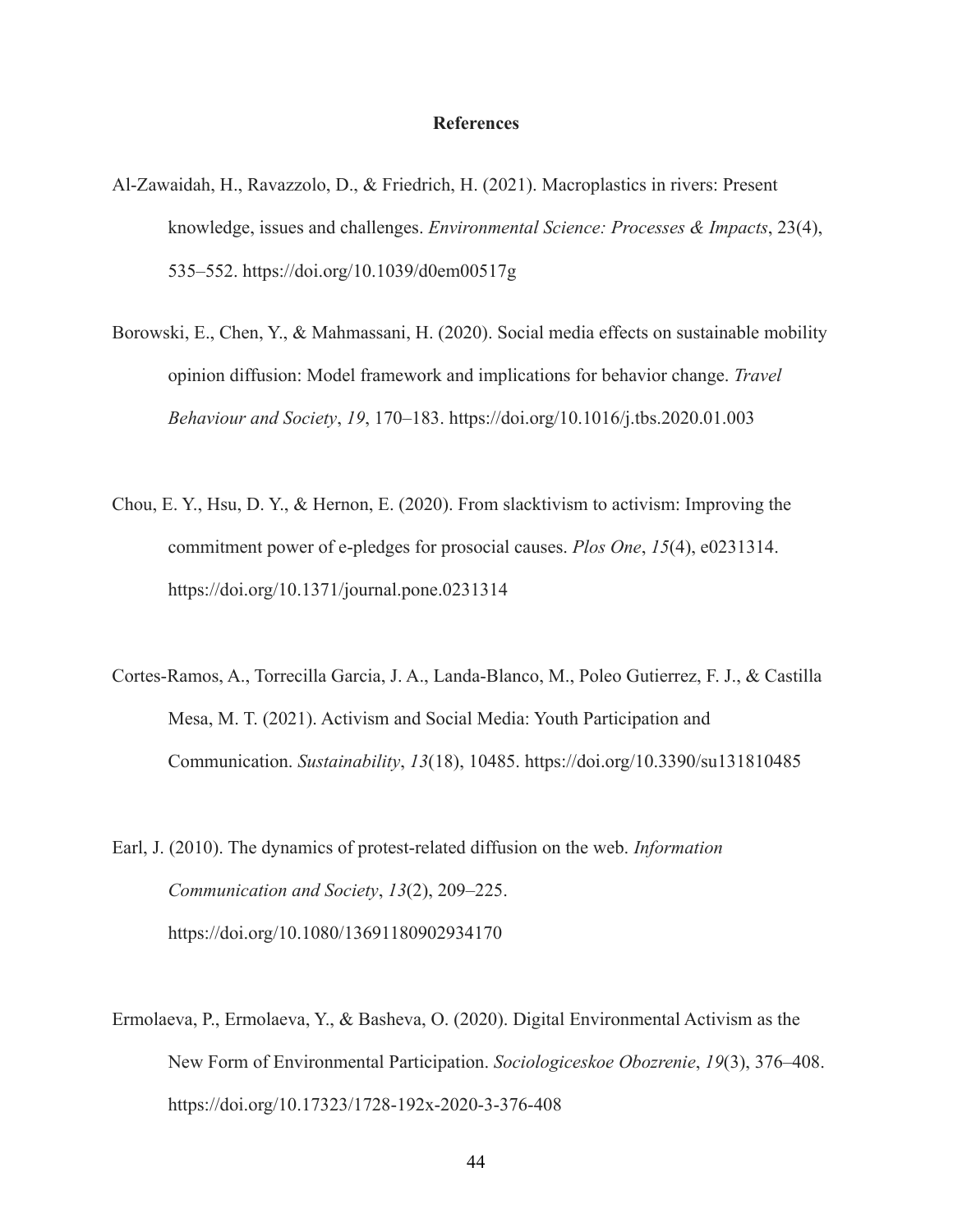- Gawerc, M. I. (2021). Coalition-building and the forging of solidarity across difference and inequality. *Sociology Compass*, *15*(3), e12858. <https://doi.org/10.1111/soc4.12858>
- Hall, N., & Taplin, R. (2019). Environmental Nonprofit Campaigns and State Competition: Influences on Climate Policy in California. *Voluntas*, 21(1), 62-81. Web of Science.
- Joyner, CC. (1999). Plastic Pollution in the Marine Environment. *Ocean Development and International Law,* 53(3). Web of Science.
- Kaza, S., Yao, L., Bhada-Tata, P., Woerden, V. F., & Ionkova, K. (2018). *What a waste 2.0: A global snapshot of Solid Waste Management to 2050*. World Bank Group.
- Koebele. (2020). Cross-Coalition Coordination in Collaborative Environmental Governance Processes. *Policy Studies Journal*, 48(3), 727-753*.* Web of Science.
- Kuppuswamy. (2020). A Study on the Environmental Campaigns in Traditional and Social Media. *International Journal of E-Politics*, 9(1)*.* Web of Science.
- La Rosa, A. (2014). Social Media and Social Movements Around the World. In B. Pătruţ & M. Pătruţ (Eds.), *Social Media in Politics: Case Studies on the Political Power of Social Media* (pp. 35–47). Springer International Publishing. [https://doi.org/10.1007/978-3-319-04666-2\\_3](https://doi.org/10.1007/978-3-319-04666-2_3)
- Lau, W., & Murphy, M. (2021, March 30). Microplastics Are a Big and Growing Part of Global Pollution. Pew Charitable Trusts.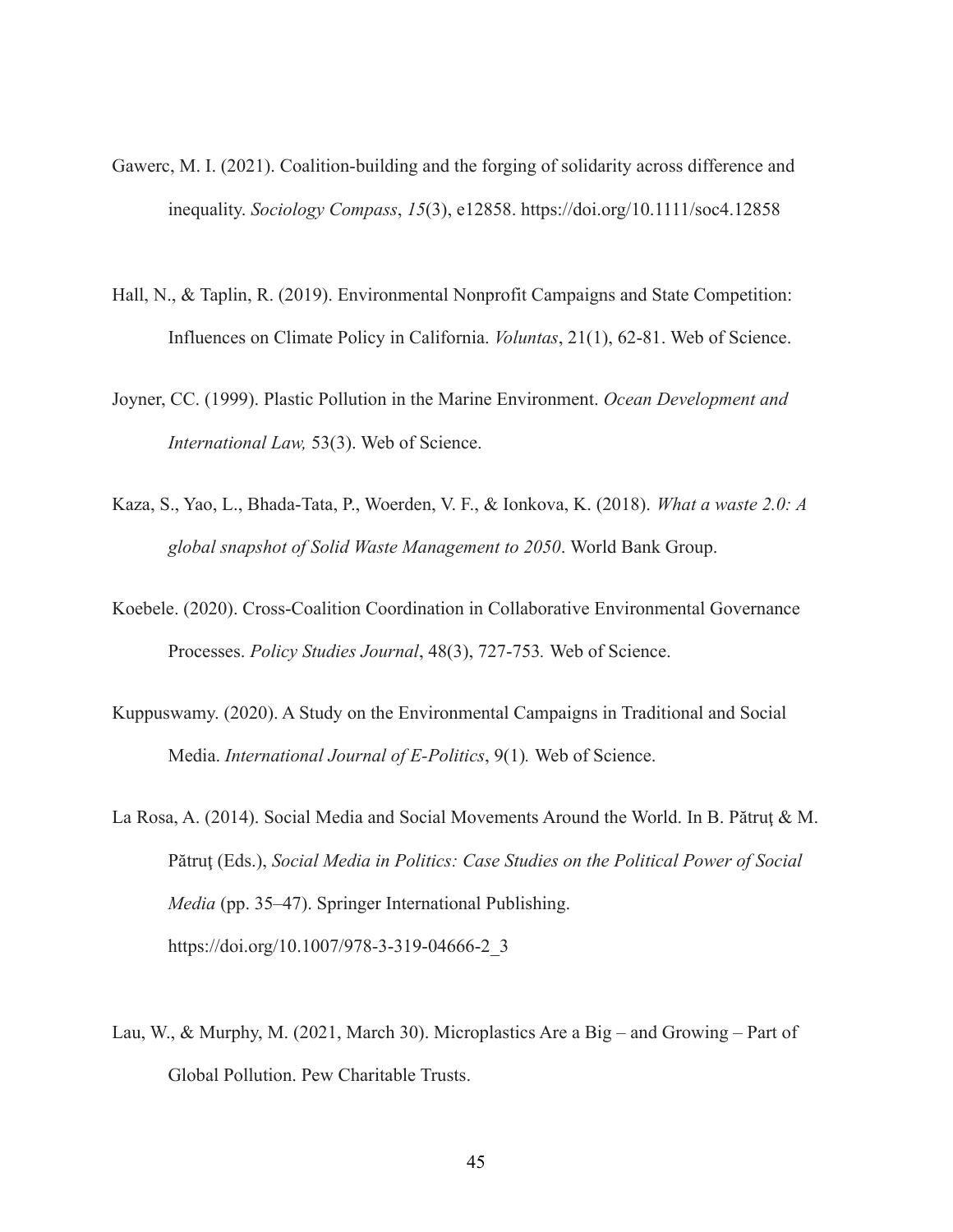- Li, J., Liu, H., & Chen, J. P. (2018). Microplastics in freshwater systems: A review on occurrence, environmental effects, and methods for microplastics detection. *Water Research*, 137, 362–374. https://doi.org/10.1016/j.watres.2017.12.056
- McKay, M. L., & Hewlett, P. O. (2009). Grassroots Coalition Building: Lessons from the Field. *Journal of Professional Nursing*, *25*(6), 352–357. <https://doi.org/10.1016/j.profnurs.2009.10.010>
- Minocher, X. (2019). Online consumer activism: Challenging companies with Change.org. *New Media & Society*, *21*(3), 620–638. <https://doi.org/10.1177/1461444818803373>
- Office of the Governor (2021, March 23). Commonwealth of Virginia. Executive Order 77. Virginia Leading by Example to Reduce Plastic Pollution and Solid Waste.
- PIA (2017, Oct. 26). Plastics Industry Association. Power of Plastics.
- PPC (2021). Plastic Pollution Coalition. The facts.
- PRI (2021, July 29). Principles for Responsible Investment. Engaging on plastic packaging: Waste management.
- Raynaud, J., Richens, J., & Russell, A. (2014). *Valuing plastic: The business case for measuring, managing and disclosing plastic use in the consumer goods industry*. UNEP.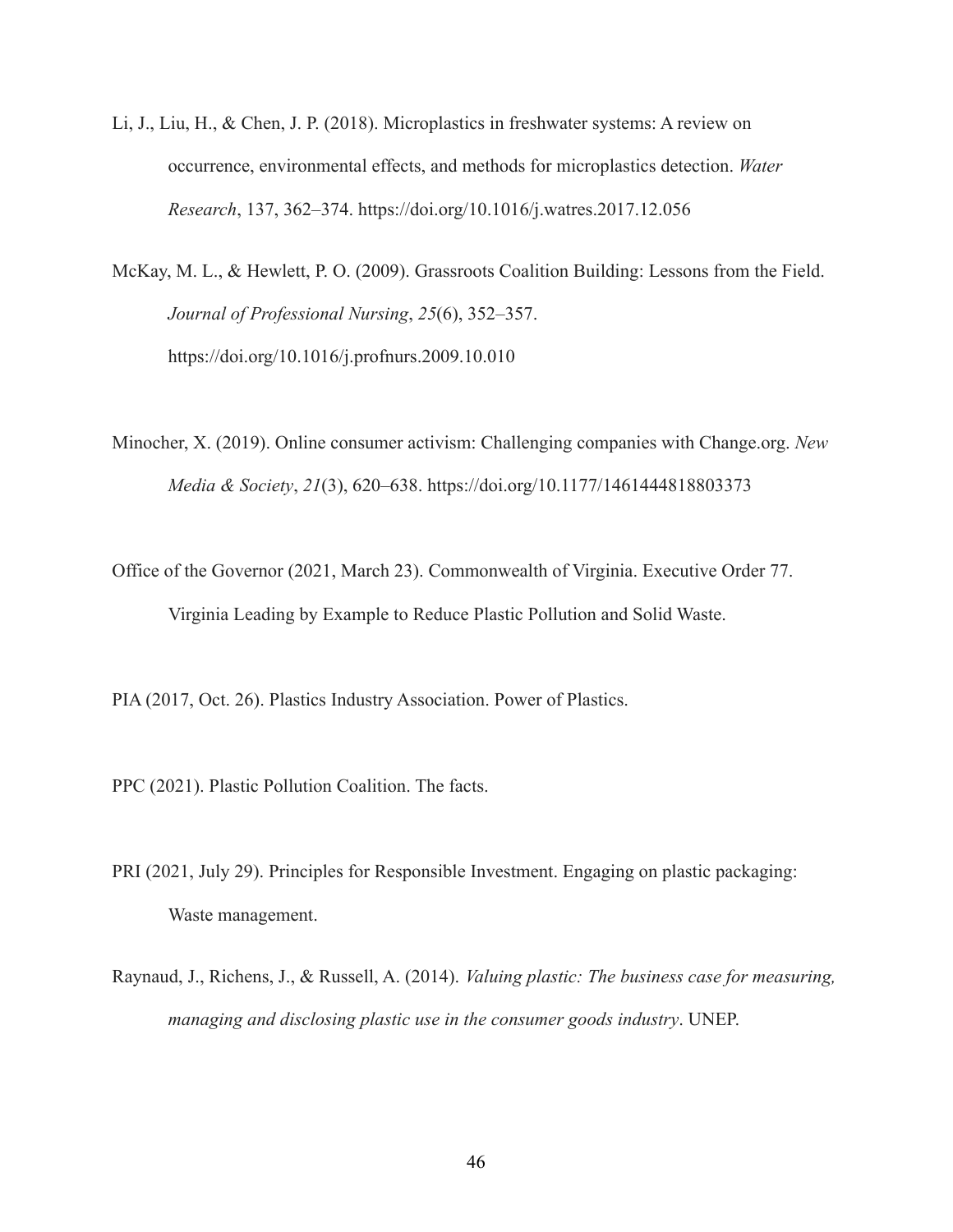- Schmaltz, E., Melvin, E. C., Diana, Z., Gunady, E. F., Rittschof, D., Somarelli, J. A., Virdin, J., & Dunphy-Daly, M. M. (2020). Plastic pollution solutions: Emerging technologies to prevent and collect marine plastic pollution. *Environment International*, 144. https://doi.org/10.1016/j.envint.2020.106067
- Stanford University. (2021). *Peninsula Sanitary Service/Stanford Recycling*. Peninsula Sanitary Service/Stanford Recycling | Land, Buildings & Real Estate. <https://lbre.stanford.edu/pssistanford-recycling>
- The Pew Charitable Trusts & SYSTEMIQ. (2020). *Breaking the Plastic Wave: Top Findings for Preventing Plastic Pollution*. The Pew Charitable Trusts & SYSTEMIQ.
- *The Power of Identity | Wiley Online Books*. (n.d.). Retrieved February 7, 2022, from <https://onlinelibrary.wiley.com/doi/book/10.1002/9781444318234>
- Thevenon, F., Carroll, C., & Sousa, J. (2014). *Plastic debris in the ocean: The characterization of marine plastics and their environmental impacts, Situation analysis report*. IUCN.
- Tsatsou, P. (2018). Social Media and Informal Organisation of Citizen Activism: Lessons From the Use of Facebook in the Sunflower Movement. *Social Media + Society*, *4*(1), 2056305117751380. <https://doi.org/10.1177/2056305117751384>
- Tye, M., Leong, C., Tan, F., Tan, B., & Khoo, Y. H. (2018). Social Media for Empowerment in Social Movements: The Case of Malaysia's Grassroots Activism. *Communications of the Association for Information Systems*, *42*, 408–430. <https://doi.org/10.17705/1CAIS.04215>